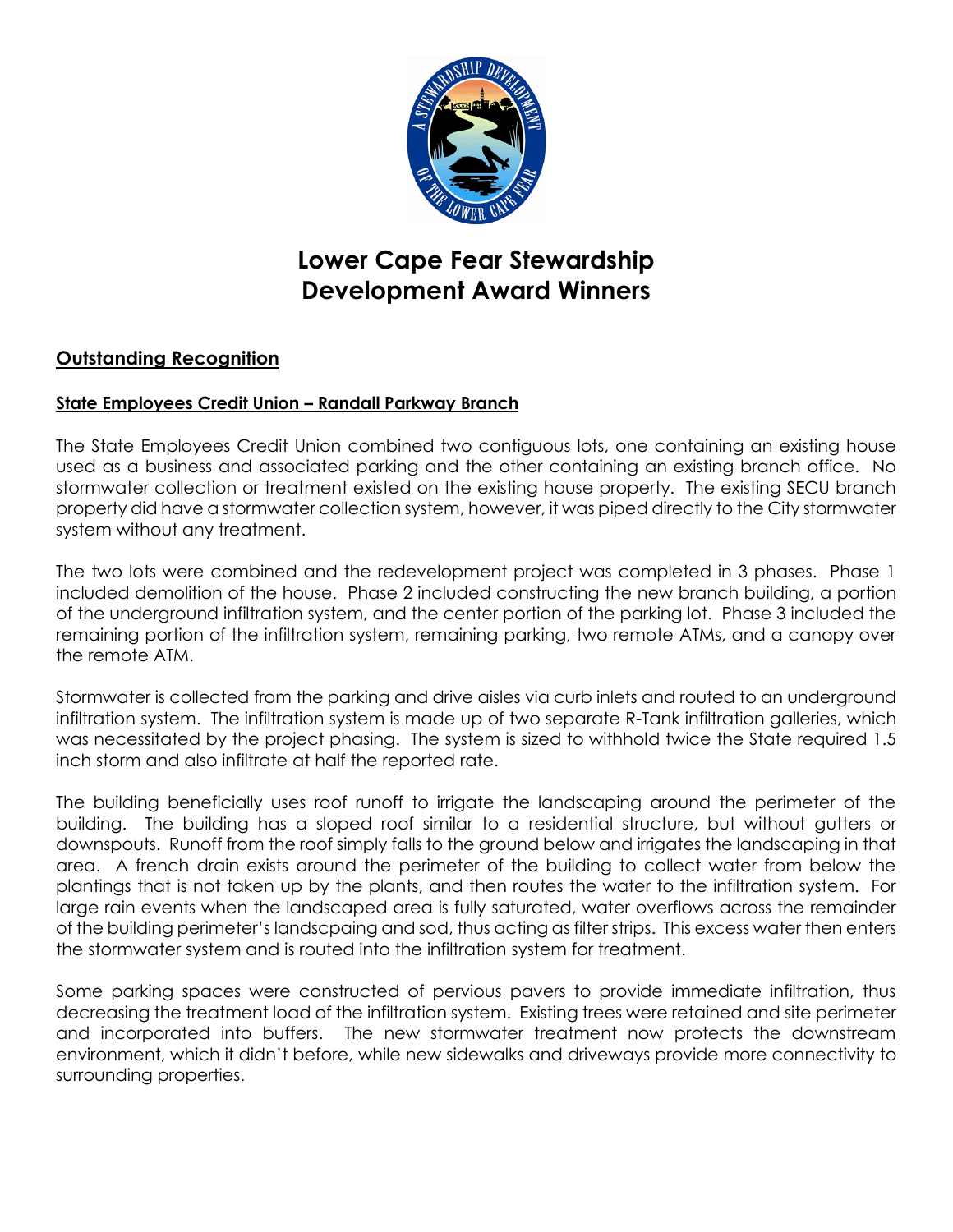## **Middle Sound Village**

Designed with the environment first in mind, Middle Sound Village is a low-impact development that protects our natural resources and coastal waters. Starting in the low \$300s, new homes at Middle Sound Village range from 2,200 to approximately 3,200 square feet. The tract size is just under 10 acres with a total of 45 lots which is equal to 4.53 units/acre. 13 of the lots will be our Vanguard product and the remaining will be our Renaissance product which features a Charleston-style home with a narrow footprint and the possibility of a third floor.

The development is zoned EDZD which, according to the zoning ordinance, "provides opportunities for mixed-use and high-density residential projects within the unincorporated areas of the County where appropriate urban features are in place to support such projects without the negative impacts of urban sprawl. In addition, the district is intended to provide design flexibility to achieve public and private spaces that advance a sense of community in a well-integrated service area that diminishes the need for vehicular traffic and encourages bicycle and pedestrian movements.

Advanced framing techniques are used to maximize the insulation area and spider web insulation is used in the walls to get an R-15 value with a grade 1 install which aid in achieving the 4 ACH required to meet the criteria for the HERO program. We use R-10 slab edge insulation to help keep the perimeter of the foundation a constant temperature during the summer and winter months. Other construction materials used are radiant barrier roof sheathing, low VOC paint and carpet, low formaldehyde cabinetry, MERV-8 air filters installed in returns, rain barrels made from recycled materials, low-E insulated windows, 14-SEER high Energy-efficient HVAC system and water saving faucets and shower heads.

The landscaping consists of a designed model from Mihaly Design which includes zoysia and drought tolerant plants/grasses installed without an irrigation system. Special attention is given to the existing landscape and trees when designing each lots landscaping. We have also used a tree moving service to relocate non-significant trees from homes building footprints instead of removing them completely.

Stormwater measures include minimum street widths and limited site grading with installation of swales that follow contours to direct drainage to infiltration basins. All alleyways are pervious pavement, walking trails are mulch and wood decking was utilized in lieu of concrete patios. Rain gardens and bioswales were also utilized throughout the development and two rain barrels were included at the rear of each home.

Amenities in Middle Sound Village include a dog park, hammock area, community garden, playground and firepit at the entrance to the community and a mulch walking trail at the rear. Also, there are plans to install educational signage regarding best management practices used on site.